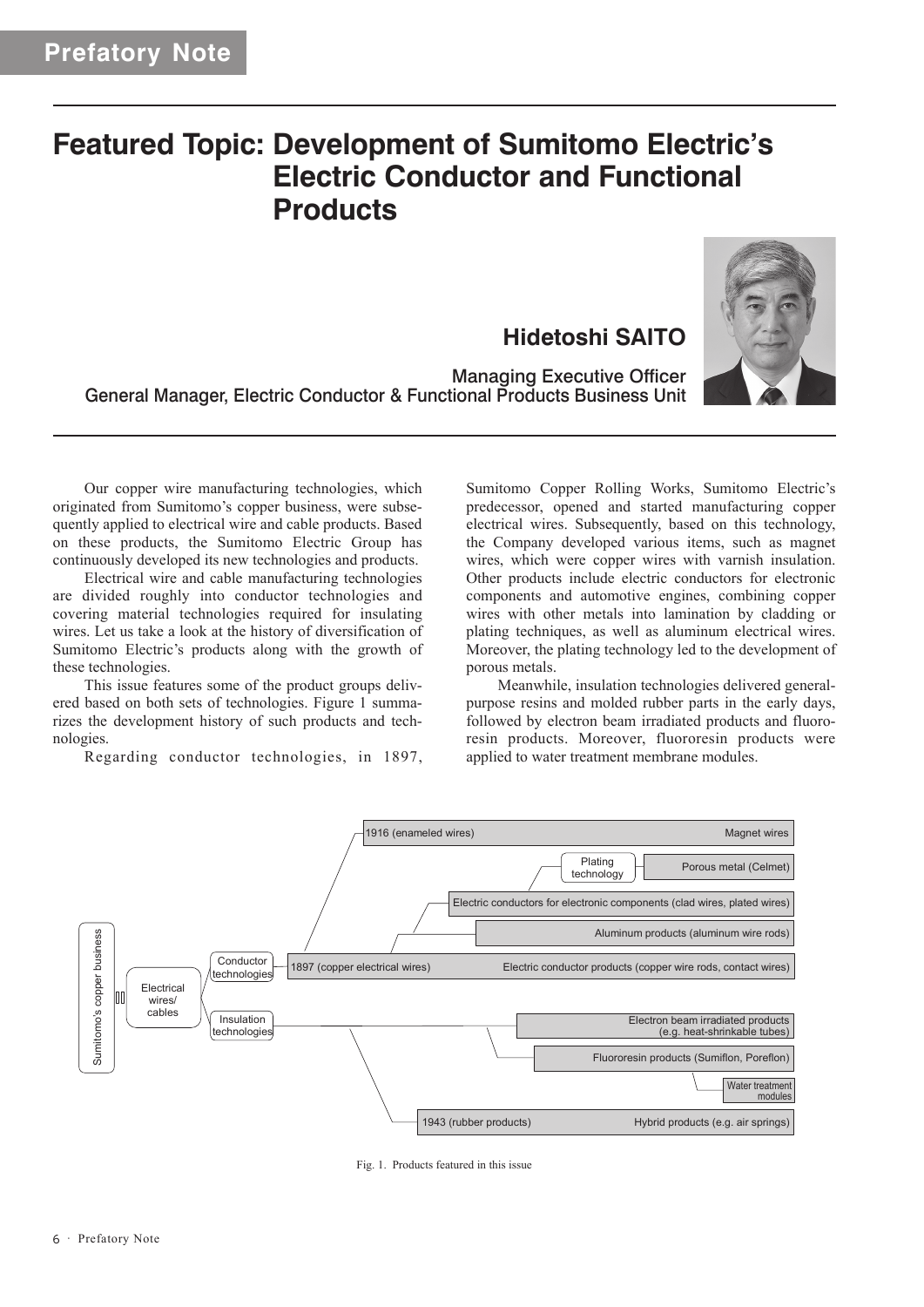Rubber products, another lineage of insulation technologies, have evolved into air springs.

Although not shown in Fig. 1, other products evolving from electrical wires and cables include power cables, electronic wires, automotive wiring harnesses, optical fibers/ cables, and flexible printed circuits. Engineering-wise, Sumitomo Electric has developed installation, transmission, control, wire-drawing, and powder metallurgy technologies. Emerged from these technologies are power cable engineering, information and communications engineering, optical transmission devices, traffic control system products, special steel wires, hard metals, and powder alloys.

This issue features the latest development of electric conductor and insulation materials that have historically served as a foundation for Sumitomo Electric's business growth. The following describes their backgrounds and an outline of the papers presented in this issue.

## **Development of Electric Conductor Products**

In the area of electric conductor products, Sumitomo Electric has delivered highly competitive products by both developing relevant materials and polishing processing technologies. The most notable among them are rectangular magnet wires for electric-powered cars, such as electric and hybrid electric vehicles.

Conventionally, magnet wires were manufactured by forming an varnish insulation layer covering typically a round wire conductor. However, to reduce the size, weight, and cost of electric vehicles, it is unavoidable to downsize the traction motor and generator. As a relevant technique, it is effective to form the magnet wire with a rectangular cross section for a high space factor of the coil. The technique used to work a conductor into a rectangular wire is difficult. In addition, it is difficult to form a varnish layer on it. Consequently, a high level of production engineering is required to produce high-performance and high-quality products. Sumitomo Electric has attained success in the development of highly competitive rectangular magnet wires for electric-powered cars by taking advantage of its comprehensive production system from the raw materials to finished products, and promoting development through concerted efforts by the business division and R&D labs.

This issue contains a paper that reports on a development path of the rectangular magnet wire and efforts made for quality improvement.

Additionally, this issue describes the shipping of contact wires for use in the construction of a fast freight railway, an infrastructure development aid program in India. Sumitomo Electric won the order for the contact wires due to its technical expertise fostered through years of the Company's contribution to railway network construction in Japan.

Next, composite wire-making technology is reviewed as an evolved form of electric conductor processing technology.

The aim of a composite wire product is to impart properties unavailable from one material by combining two or more conductors. Composite wire products include clad wires and plated products. Clad wires combine two bulk metals as the core and outer layer, while plated products form the outer layer through plating. Combined, the resultant material has both high electrical conductivity and lightness that cannot be attained by a single discrete material. It is also possible to produce materials that exhibit two or more properties, including heat resistance, corrosion resistance, electrical discharge characteristics, and slipperiness.

This issue presents a paper on these composite wires, discussing their advantages arising from combining materials and their application examples.

This issue also features porous metals as additional application examples.

The porous metal Celmet is currently found in many hybrid electric vehicles, used as a material for the positive electrodes of nickel-metal hydride batteries. In this application, porous metal Celmet functions as a support of the cathode active material and as a current collector within the cell. This is a form of application as a novel electric conductor differing from electrical wire materials.

In recent years, expectations have been high for use of the porous metal as an electrode material for fuel cells. However, higher heat resistance is required in solid oxide fuel cells (SOFCs) than in nickel-metal hydride batteries. Moreover, in polymer electrolyte fuel cells (PEFCs), high corrosion resistance is required.

Use of Celmet in both types of fuel cells is envisioned. This issue describes a case of its use as an SOFC electrode material made possible by developing a highly heat-resistant porous metal.

## **Development of Products That Use Insulation Materials**

As stated earlier, insulation material technologies have delivered electron beam-irradiated, fluororesin, and rubber products.

Among these products, heat-shrinkable tubes are closely related to wiring technologies.

An electrical wire is fabricated such that a conductor is covered with an insulation layer. When connecting or branching the electrical wire, the insulation layer is removed, necessitating protection, such as insulation and/ or waterproofing, for the connected or branched part. Heatshrinkable tubes are distinctive products that are retrofitted and serve these functions.

This issue reports on two-layer heat-shrinkable tubes that come with both a waterproof feature and durability to serve as a protection layer for aluminum electrical wires, which are expected to come into increasing use in line with the weight reduction of automobiles.